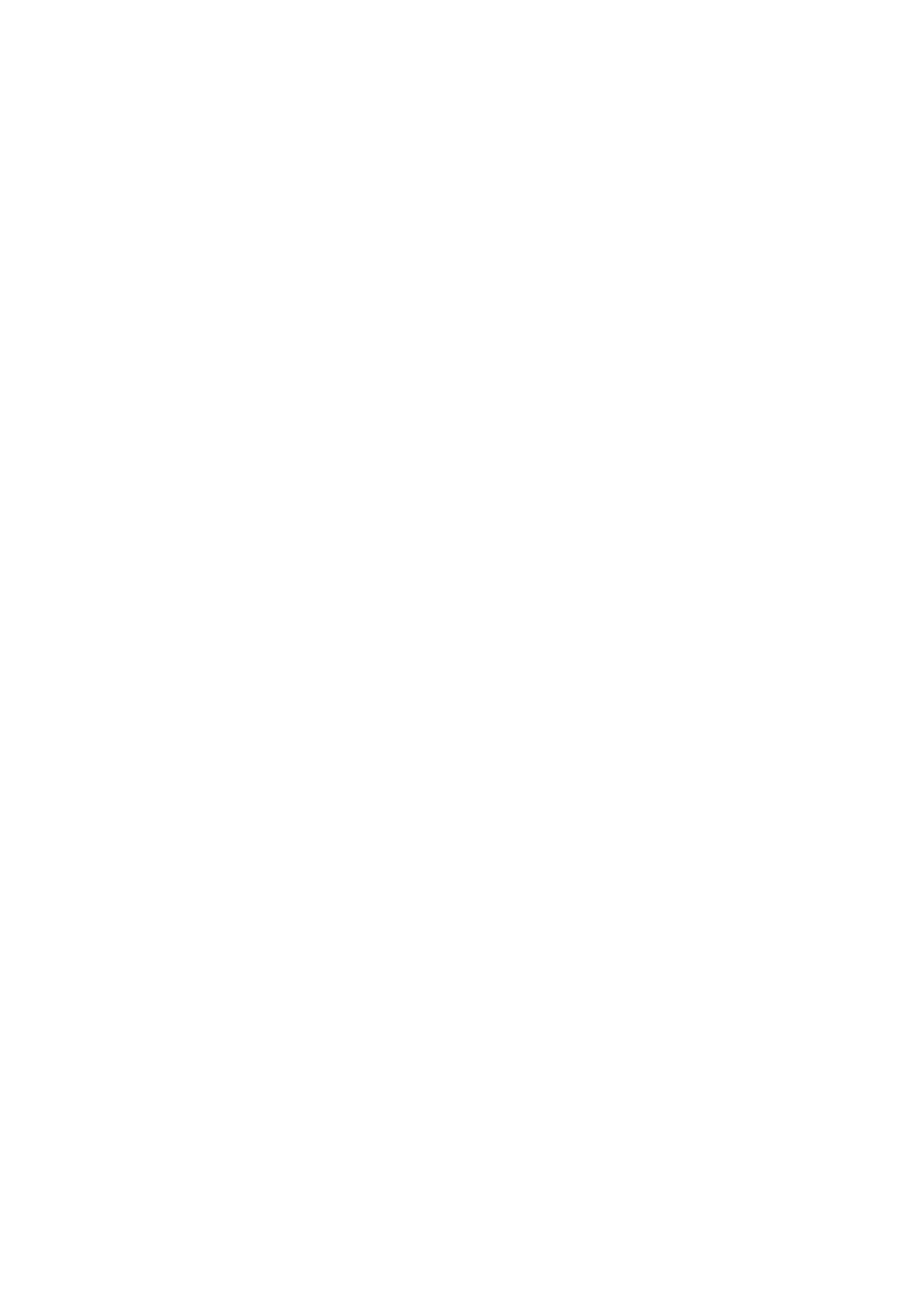## **Preface**

These guidelines for the safe management of high voltage electrical installations are issued under Section 33AA of the *Electricity Act 1945* (WA) by the Director of Energy Safety and are endorsed by WorkSafe.

The risks and potential consequences of an electrical incident involving high voltage are significantly higher than low voltage due to the much higher quantities of energy involved. This justifies stringent safety designs and operating procedures to prevent injury to persons and major damage to electrical installations and buildings.

I strongly recommend compliance with the practices and procedures set out in these guidelines. Should you have any suggestions and comments on these guidelines, please send them to me in writing and I will be pleased to consider them.

————

————

Endorsed—

KEN BOWRON, Director of Energy Safety.

LEX McCULLOCH, Worksafe Commissioner.

# **Contents**

Preface

Summary

- 1 Introduction
	- 1.1 Duty of Care
	- 1.2 Electrical Risks
	- 1.3 Definitions
	- 1.4 Application
- 2 Design and construction
	- 2.1 General
	- 2.2 Technical requirements
	- 2.3 Submission of HV design proposal
	- 2.4 HV submission outline
	- 2.5 Commissioning tests
- 3 Maintenance
- 4 Operation
	- 4.1 HV operating procedures and safety management plan
	- 4.2 High voltage switching operators
	- 4.3 Switching agreement
	- 4.4 Basic safety requirements
- 5 Audits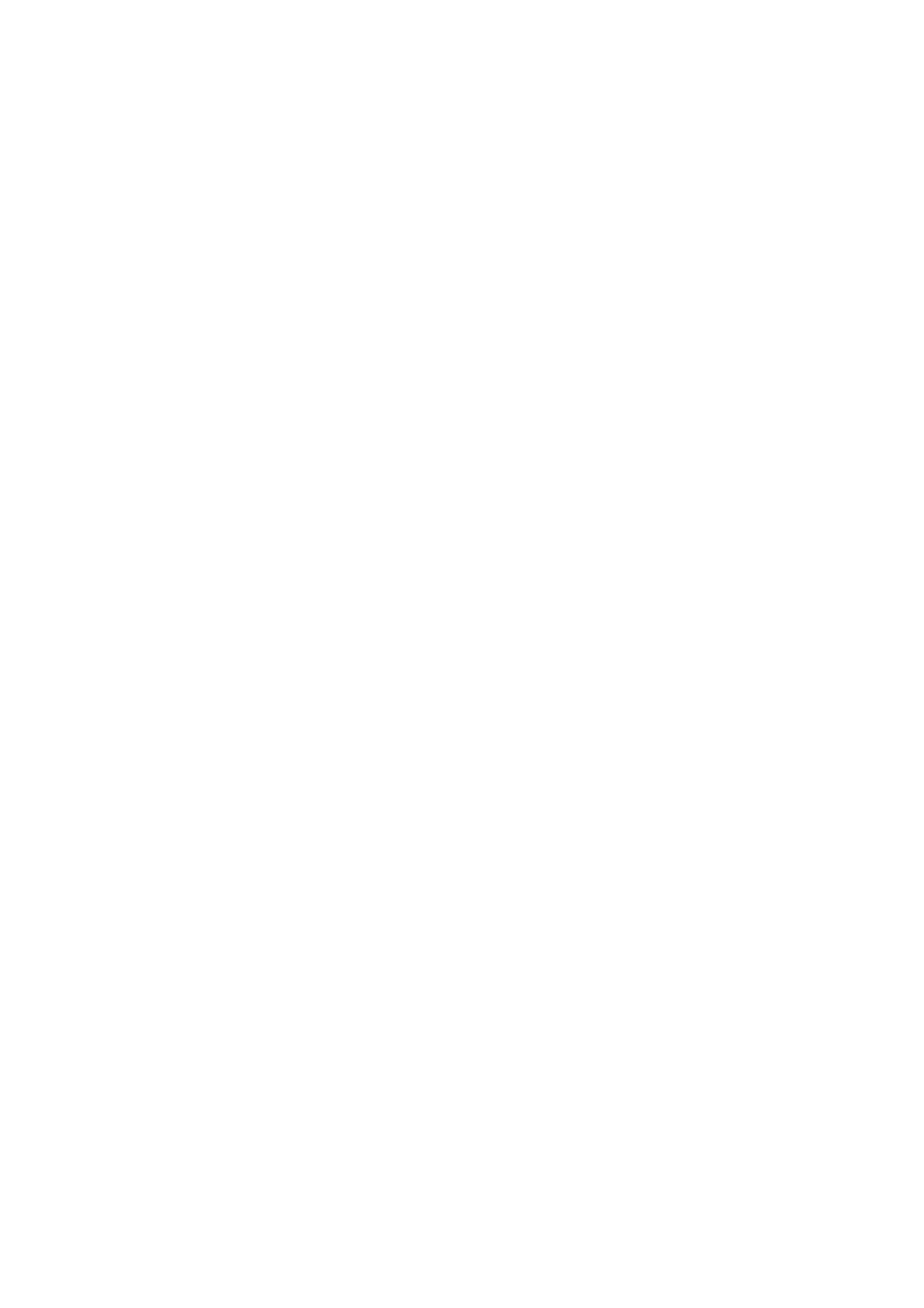# **Summary**

- The "responsible persons" for premises with high voltage (HV) electrical installations are required to comply with all relevant technical and safety requirements for the duration of the operating life of the electrical plant, including—
	- design and construction;
	- maintenance; and
	- operation.
- These guidelines complement, and should be read together with, other related documents including (but not limited to)—
	- Electricity (Licensing) Regulations 1991
	- The WA Electrical Requirements
	- Network operators' technical rules
	- Relevant technical standards
	- *Occupational Safety and Health Act 1984*
	- Occupational Safety and Health Regulations 1996
	- The Western Australian Distribution Connections Manual
- Technical requirements for design purposes are covered by legislation and technical standards and are not repeated in these guidelines.
- Design proposals for all installations connected to a network at voltages greater than 1kV are required to be submitted to the network operator for assessment ("HV submission")
- A comprehensive electrical safety management plan and safe working procedures should be developed and maintained for all HV installations.

————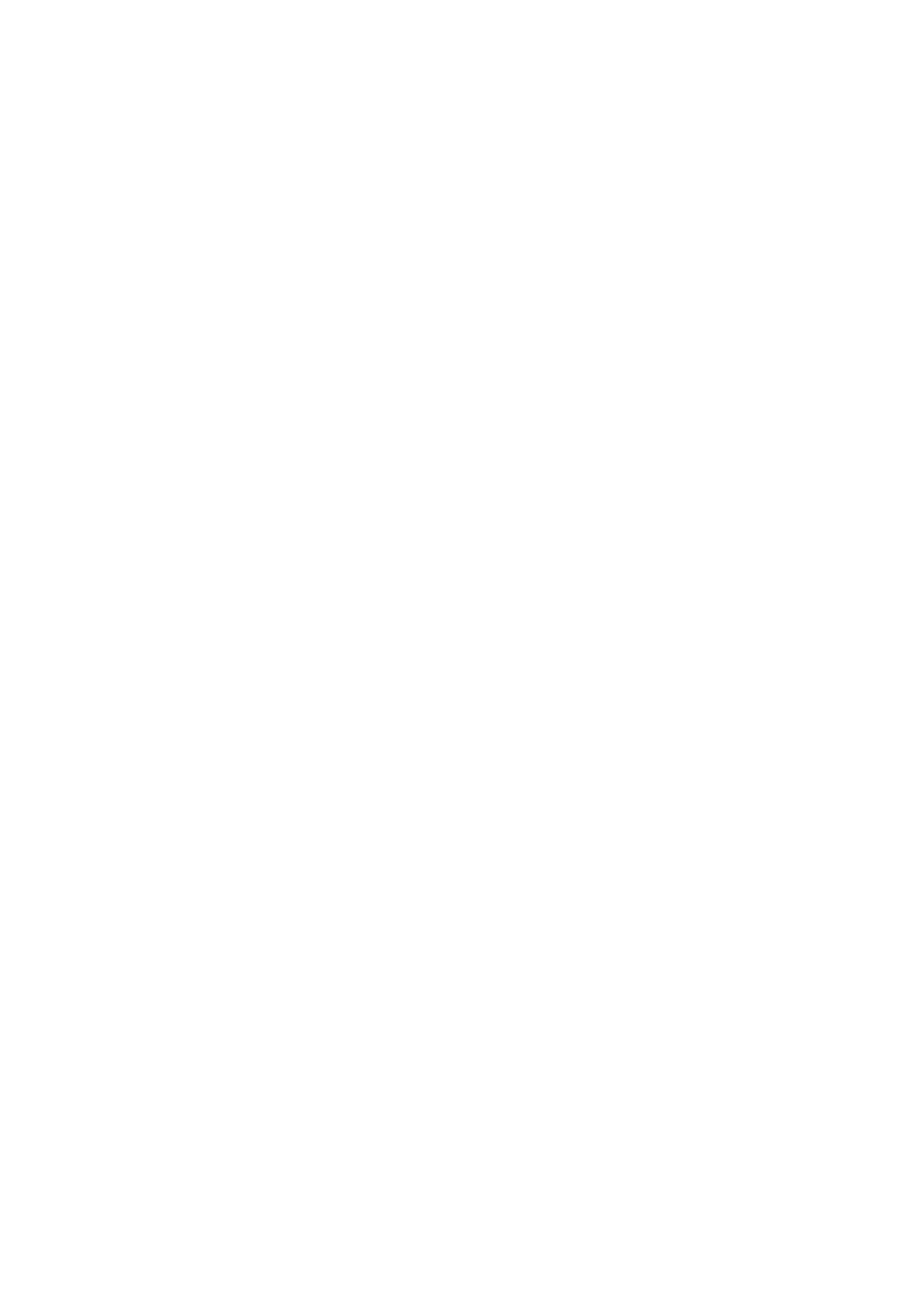#### **1 Introduction**

#### **1.1 Duty of Care**

The owners of premises or persons having control of a workplace (see definition of "responsible person" below) are responsible for the safety of people and property in relation to the management and conduct of undertakings at those premises.

### **1.2 Electrical Risks**

The most common risks of death or injury caused directly or indirectly by electricity are—

- electric shock;
- arcing, explosion or fire; and
- ingestion of toxic materials released by burning and arcing associated with electrical equipment.

Electric shocks from faulty electrical equipment may also lead to related injuries, including falls from ladders, scaffolds or other elevated work platforms. Other injuries or illnesses may include muscle spasms, palpitations, nausea, vomiting, collapse and unconsciousness.

The electrical risks and consequences of an electrical incident involving high voltage may be significantly higher than for low voltage. Under fault conditions, the higher voltages and fault current levels can release massive quantities of energy. The inherent risks are therefore potentially very high and must be effectively managed.

Under occupational safety and health legislation, the responsible person has the primary duty to ensure, so far as is reasonably practicable, that workers and other persons at the workplace are not exposed to electrical risks. This duty requires eliminating or minimising and managing these risks.

These responsibilities include but are not limited to ensuring compliance with all relevant technical and safety requirements for the duration of the operating life of the electrical plant, including-

- design and construction:
- maintenance; and
- operation.

These guidelines complement, and should be read together with, other related documents including (but not limited to)—

- Electricity (Licensing) Regulations 1991
- WA Electrical Requirements ("WAER")
- Network operators' technical rules
- Relevant electrical technical standards
- *Occupational Safety and Health Act 1984*
- Occupational Safety and Health Regulations 1996
- Western Australian Distribution Connections Manual ("WADCM")1

The fundamental requirements specified in Regulation 49 of the Electricity (Licensing) Regulations 1991 must be observed to ensure that HV installations—

- are safe to use, maintain and operate, recognizing that higher voltages and related fault levels are more dangerous, demanding additional attention to manage the risks to an acceptable level; and
- are suitable for connection to an electricity supply network, where this is intended.

# **1.3 Definitions**

For the purposes of these guidelines—

"**high voltage**" means an operating voltage of 1kV and higher.

- "**network operator**" has the meaning given in the Electricity (Supply Standards and System Safety) Regulations 2001.
- "**responsible person**" is the person responsible for the ongoing safety of people and property in relation to the management and conduct of undertakings at those premises. The *Occupational Safety and Health Act 1984* and the Occupational Safety and Health Regulations 1996 establish duties upon a number of persons in respect to workplaces.
- "**professionally qualified engineer**" has the meaning given in Part 3 of the Electricity (Licensing) Regulations 1991.

#### **1.4 Application**

These guidelines do not apply to network operators' HV installations which are covered by the Electricity (Supply Standards and System Safety) Regulations 2001.

<sup>1</sup> Guidelines produced by Western Power and Horizon Power for connection to their distribution networks.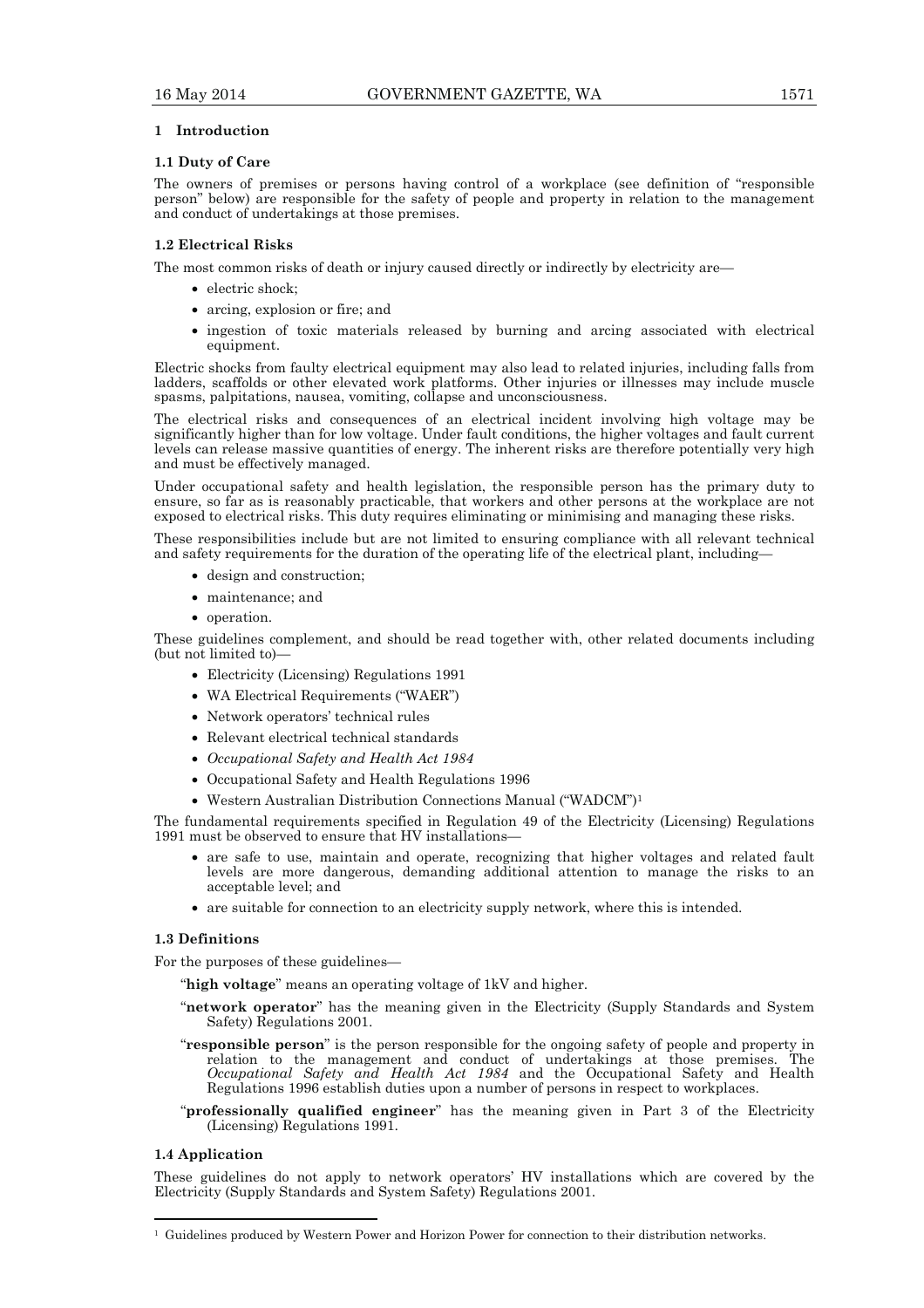# **2 Design and Construction**

# **2.1 General**

HV electrical installations (and subsequent major augmentations) must be designed and constructed to a standard consistent with good industry practice, with careful consideration of the ongoing safety of personnel and members of the public, integrity of equipment and risks to property.

# **2.2 Technical Requirements**

The technical requirements for design purposes are adequately covered by various existing legislation and technical standards and are not repeated in this guideline.

The relevant documents include, but are not limited to—

- WAER (published by Energy*Safety*)
- Network operators' technical rules (published by network operators)
- Relevant electrical technical standards, including AS/NZS 2067, AS/NZS 3000 and AS/NZS 7000
- WADCM
- Other network operator connection requirements.

Some HV installations, such as those on mine sites, are also subject to special technical safety requirements administered by the Resources Safety Division of the Department of Mines and Petroleum.

# **2.3 Submission of HV Design Proposal**

For all proposed new HV installations and subsequent material augmentations, the WAER requires a HV installation design proposal to be developed and certified by a professionally qualified engineer as complying with all relevant technical requirements.

Where connection to a network is required, the design proposal must be submitted ("HV submission") to the network operator2 in reasonable time for assessment prior to the connection proceeding.

# **2.4 HV Submission outline**

The HV submission will typically include detailed design and performance information on the following—

- Site plan
- Single line diagram
- Electrical load
- Control of incoming supplies and metering arrangements
- Earthing system design
- Primary plant—generators, motors, power transformers, switches, current and voltage transformers
- Protection scheme
- Applicable technical standards
- Operating procedures
- Recommended equipment maintenance schedules
- Timeframe for initial commissioning supply and permanent connection

Further detailed requirements for HV submissions are provided in the WAER and the network operators' technical rules and connection requirements (including the WADCM). Network operators may also have additional requirements for specific connection locations.

# **2.5 Commissioning Tests**

 $\overline{a}$ 

Notwithstanding the submission of the HV design proposal to the relevant network operator or technical safety regulator, final commissioning tests are also required to verify the performance of the installation design. These tests shall be performed by a competent testing organisation acceptable to the approving party.

In the case of network connections, satisfactory test results of all HV electrical equipment between the point of supply and the main switch shall be recorded and submitted to the network operator prior to permanent supply being made available.

Final certification is required by a professionally qualified engineer that the 'as commissioned' installation complies with the design and all relevant technical requirements. A copy of the final certification shall be given to the network operator (where connected to a network).

<sup>2</sup> In the case of mine sites, submission may also be required to the Resources Safety Division of the Department of Mines and Petroleum, in accordance with the Mines Safety and Inspection Regulations 1995.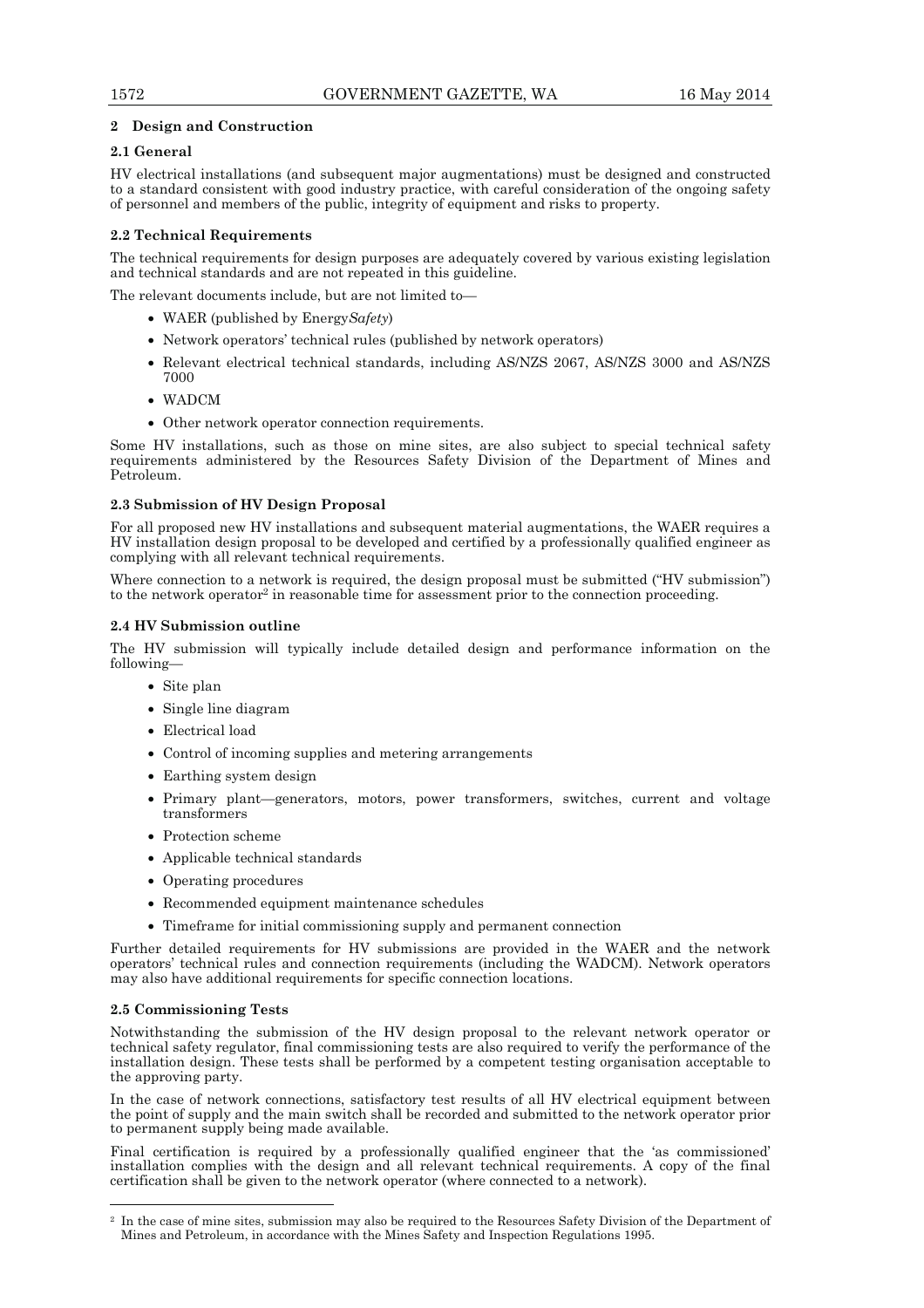### **3 Maintenance**

Responsible persons for premises with an electricity supply at high voltage shall ensure that their installation—

- safely performs the functions for which it is designed and intended;
- operates in accordance with the manufacturer requirements;
- is maintained in good order; and
- in the event of a fault or malfunction shall not create a hazard or cause interference to the network operator's distribution network.

The responsible person shall implement an effective written maintenance plan for the HV installation including the main incoming circuit breaker and protection system.

The protection and control systems associated with the installation shall be tested for correct operation in accordance with the manufacturer's specifications. The responsible person shall keep records of maintenance tests, and make them available to the network operator upon request.

Maintenance programs, frequencies and operations for particular item(s) of plant should be planned in consultation with the relevant manufacturers and the network operator.

Additionally, when conducting inspections of HV equipment, the condition of the following typically should be considered—

- External insulation
- Internal insulation, including oil where appropriate
- Contacts, interrupting devices and connections
- Earthing system and connections
- Operating mechanisms and their lubrication
- Weather seals and gaskets
- Protective finishes and signs of corrosion
- Legibility of labels and signage

Due consideration should be given to site conditions, with particular regard to airborne contaminants and dust.

Periodic inspections of switch rooms and switchgear enclosures are required to ensure—

- Emergency exits are not obstructed and panic release mechanisms are operational
- Presence and legibility of safety signs
- Integrity of security systems against unauthorised access
- Equipment labelling and operational diagrams are correct and legible
- No ingress of moisture or water
- No intrusion by rodents, birds or insects
- Any ventilation or fire suppression system is fully operational

Periodic inspections or examinations may give guidance on the intervals that should be allowed to elapse between future inspections, examination and overhaul operations with reference to particular operating conditions.

The following publications are relevant in this regard—

- AS/NZS 2067:2008 'Substations and high voltage installations exceeding 1kV a.c.'
- AS 1940:2004 'The storage and handling of flammable and combustible liquids'
- AS 2467:2008 'Maintenance of electrical switchgear'
- AS 1883:1992 'Guide to maintenance and supervision of insulating oils in service'
- AS 1767:1999 'Insulating oil for transformers and switchgear'
- AS/NZS 7000:2010 'Overhead line design—Detailed procedures'
- IEC 61230 'Live Working—Portable equipment for earthing or earthing and short-circuiting'

# **4 Operation**

#### **4.1 HV Operating Procedures & Safety Management Plan**

Responsible persons shall have a set of operational procedures for HV installations incorporated into their site Safety Management Plan or a specific High Voltage Installation Safety Management Plan.

The procedures and plan shall ensure compliance with the requirements of the relevant legislation, codes, guides and Australian standards including, but not limited to, the following matters—

- Isolation procedures, including work permits, locking, testing and tagging
- Personnel competencies and electrical access authorisations
- Barriers for electrical, mechanical and personal protection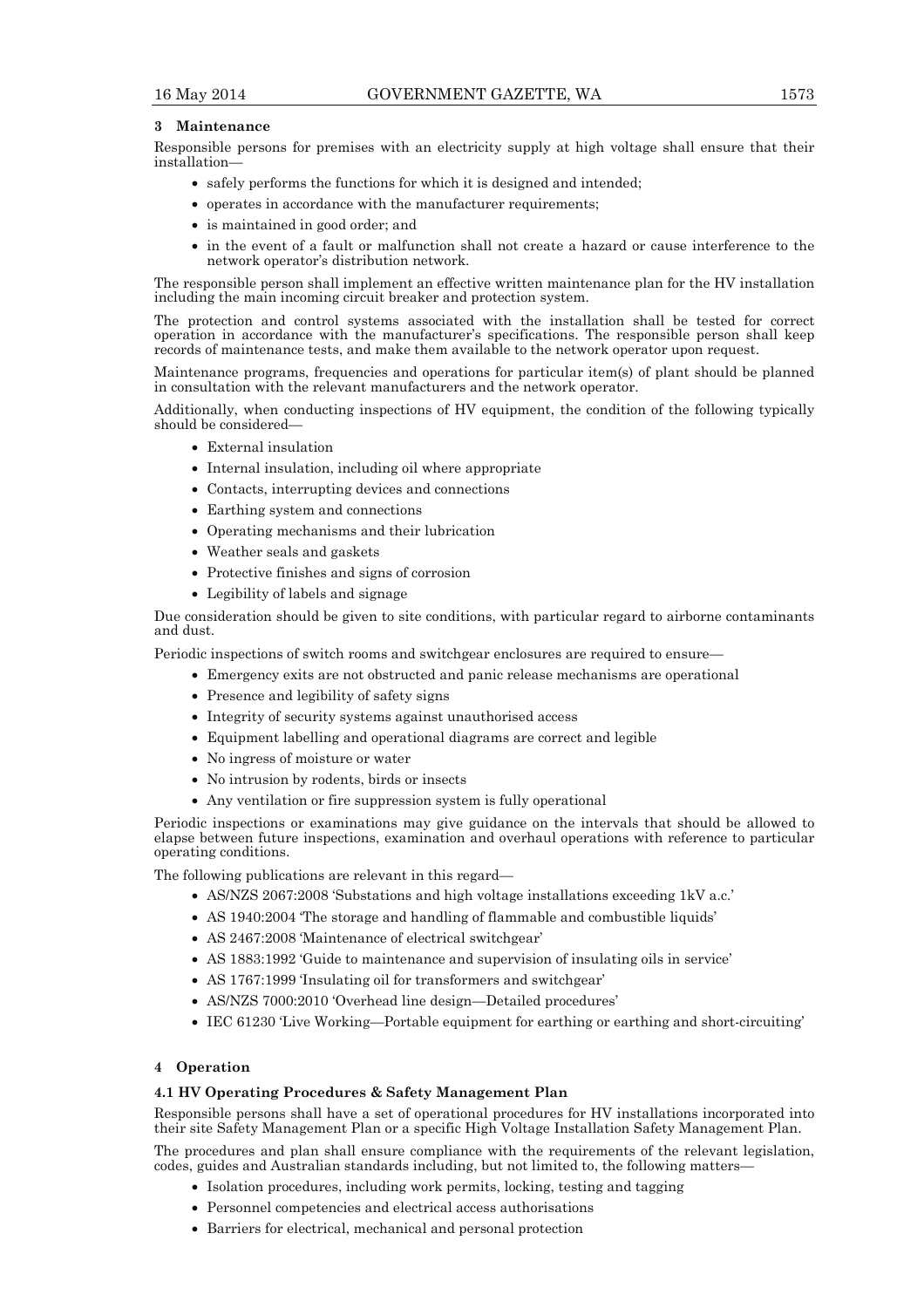- Access to rotating machines and discharging of deactivated apparatus
- Earthing and short circuit requirements
- Provision and use of personal protective clothing and equipment
- Training, education and worksite safety briefings
- Internal and external communications including emergency personnel and network operator contact details
- Emergency and evacuation procedures

The procedures and plan shall be updated following any plant upgrades.

The responsible person shall, on request, provide a copy of the procedures and plan to the network operator.

### **4.2 High Voltage Switching Operators**

The responsible person shall ensure that HV switches are operated only by persons selected, trained and authorised by the responsible person and, where required, by the network operator.

The responsible person shall ensure that its switching operator(s) are fully conversant with the operational procedures, safety management plan and the network operator's requirements.

Switching operators shall be trained and regularly assessed<sup>3</sup> as competent, by a registered training organisation (RTO), to perform the roles for which they are responsible including, but not limited to, the use of—

- Personal protective equipment
- HV testing equipment
- HV earthing apparatus designed to facilitate the earthing of all types of HV equipment within the installation
- Insulating mats, screens and other similar equipment necessary for the safe operation of the HV installation

The switching operators shall coordinate their activities with the network operator and, where required, be responsible for the issuing of access permits authorising persons to work on isolated and earthed sections of the installation.

The responsible person shall establish (before commissioning) and maintain a register of all authorised persons with details of switching competencies and any restrictions.

If the contact details of the responsible person change, the network operator must be formally notified, as soon as is practical, but no later than one month from the date of the change.

Notifications shall be sent to the following relevant address—

# **Horizon Power**

Horizon Power, Head Office Stovehill Road Karratha WA 6714 Ph: (08) 9159 7250 Fax: (08) 9159 7288 karratha@horizonpower.com.au

#### **Western Power**

Network Operations Manager System Operations, Western Power GPO Box L921, Perth WA 6842

#### **Rio Tinto Iron Ore**

Rio Tinto Iron Ore—Utilities GPO Box A42 Perth WA 6837

#### **BHP Billiton Limited Nickel West Leinster**

Leinster Supply Authority Electrical Inspector's Office PO Box 22 Leinster WA 6437 Ph: (08) 9026 5088 Fax: (08) 9026 5339

# **BHP Billiton Iron Ore**

 $\overline{a}$ 

BHP Billiton Iron Ore Supply Authority PO Box 65 Newman WA 6753 Email: supplyauthority@bhpbilliton.com

<sup>3</sup> HV switching operators are required to be assessed as being competent, and maintain currency, in units of switching contained in Industry Training Packages delivered by a Registered Training Organisation (RTO) approved to deliver Nationally Recognised Training within the Australian Qualifications Framework.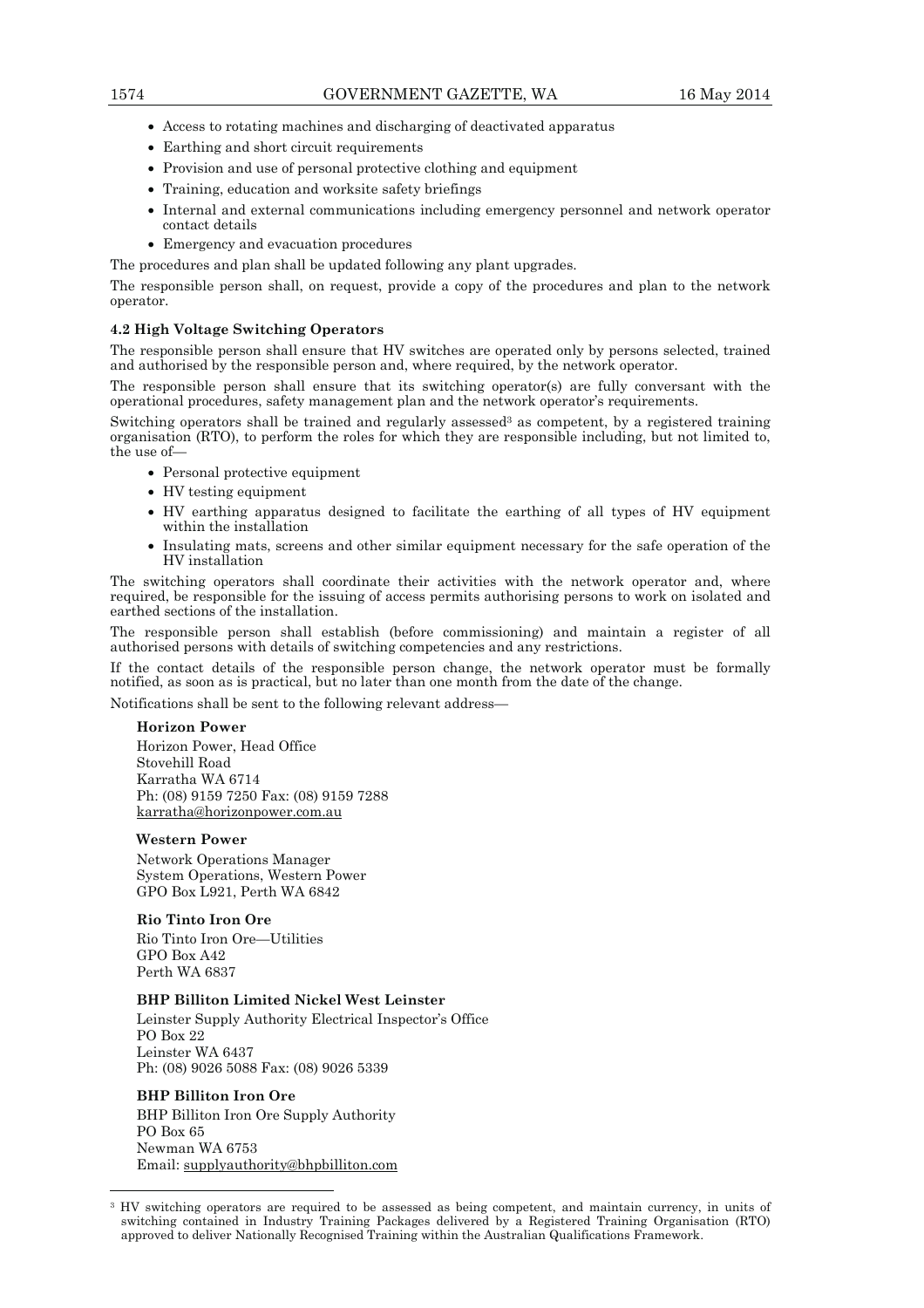#### **4.3 Switching Agreement**

The responsible person must establish a switching agreement with the relevant network operator, prior to connection. The basic functions of a switching agreement are-

- assignment of accountabilities and obligations;
- exchange of contact details between the owner and the network operator; and
- to establish switching procedures for both routine and emergency operations.

The switching agreement shall specify the responsible person's obligations and responsibilities when undertaking switching activities as listed in the agreement within their HV installation/network in accordance with the agreed procedures and network operator directives.

The switching agreement shall include provisions to ensure that the responsible person—

- only performs switching operations on customer owned equipment as listed in the agreement;
- is not permitted to operate network operator owned equipment unless expressly mentioned in the special conditions of the agreement or as directed by the network operator; and
- provides 24 hour 7 day availability of a switching operator to undertake switching operations of the HV assets as required by the network operator for the purposes of inspection of HV metering, load shedding, routine maintenance or emergency repair of the incoming HV supply equipment.

The switching agreement shall also contain, where applicable, provisions that enable the network operator to operate customer owned equipment as nominated by the responsible person.

#### **4.4 Basic Safety Requirements**

#### **4.4.1 Access to Electrical Equipment**

The HV operator must provide, in accordance with the responsible person's safety plan, "access permits" to facilitate the movement and monitoring of all persons accessing isolated sections of the electrical installation, to perform work and to ensure all such persons are clear prior to re-energising of the isolated section of the installation.

The HV operator must use appropriately coloured tape barriers and stands to display access permits clearly identifying isolated, proven de-energised and earthed sections of the HV installation on which work can safely be performed, and attain a minimum of two levels of personnel safety protection against inadvertent contact with live parts.

#### **4.4.2 Operating Equipment**

Appropriately rated and tested HV safety apparatus and personal protective equipment shall be made readily available on site by the responsible person for use by its HV operator(s) and, where required, the network operator's personnel, in accordance with the responsible person's HV operating procedures and applicable legislation.

Safety apparatus shall include, but not be limited to—

- HV operating sticks
- Testing equipment to prove that HV apparatus has been de-energised
- Portable earthing equipment
- HV gloves
- Insulating mats
- Signage, barriers and tags

The responsible person shall provide labelled storage facilities, as close as practicable to the point of use, for the apparatus.

All operating equipment shall be maintained by the responsible person in a safe, fit-for-purpose condition for use at any time.

#### **4.4.3 Operational Diagram**

A single-line schematic diagram of the complete installation showing all aspects of the HV installation (including normally open points) shall be provided in a suitable prominent and permanently displayed enclosure adjacent to all control and isolating switches within the electrical installation.

Where items of switchgear or equipment are remote from the main installation, the operating diagram shall also be permanently displayed at these locations.

#### **4.4.4 Safety Signs**

Appropriate warning and safety signage shall be installed in accordance with the requirements of this guideline, AS 2067, AS/NZS 3000 and AS 1319.

In each location where HV equipment is present within the installation, a durable safety poster shall be displayed in a prominent and permanent position which outlines emergency resuscitation methods and provides instruction in the release of persons from contact with live conductors.